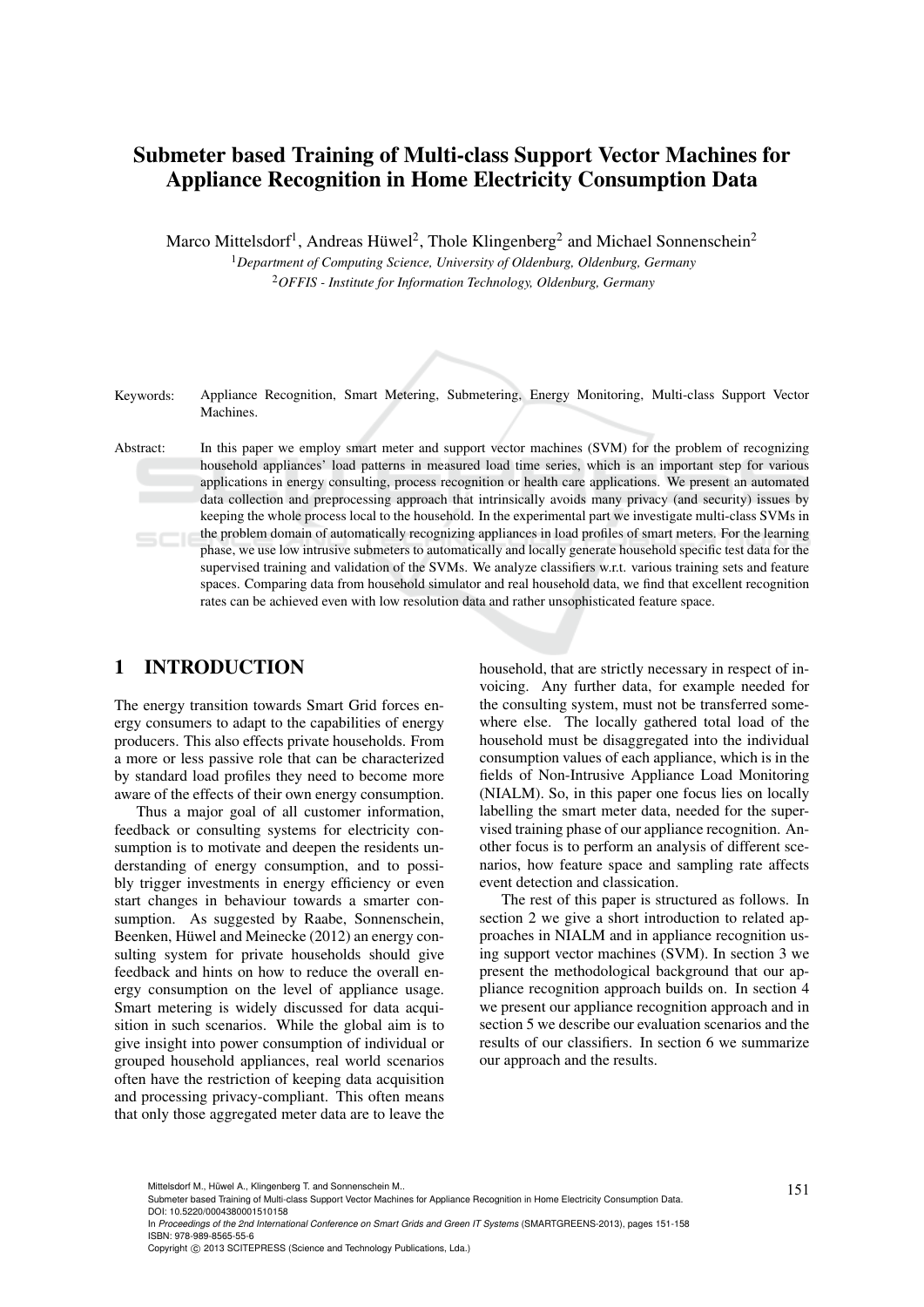#### 2 RELATED WORK

Zeifman, Akers and Roth (2011) give an exhaustive overview over various NIALM approaches that were untertaken between the introduction of the concept by Hart (1992) and today. In this work we focus on supervised learning approaches in order to recognize appliance switching events. For that we need a training phase to train classifiers using labelled data. The quality of such approaches depends strongly on reliable training sets (regarding the labels), the choice of feature space and time resolution of the underlying data.

Following Hart (1992) the time resolution of considered load series must at least be in the range of individual usages of appliances for the purpose of appliance classification. This is mostly a few seconds to subseconds. Some systems even sample at several kilohertz, like the one of Leeb, Shaw and Kirtley (1995), the one of Matthews, Soibelman, Berges and Goldman (2008) or the one of Zeifman and Roth. Their approaches need sophisticated sensory but compared to 1 Hz solutions they enable a new stack of means to the classification problem, which is not focused in this paper.

When using NIALM one major question is how to create the training data and the classifiers. Pihala (1998) gathered his ex ante data of few types of larger appliances over several years in separate field studies, thus once productive the classifiers cannot be further adopted to a specific household. The feedback system of Mattern, Staake and Weiss (2010) allows the consumer himself to manually perform point-wise measurements of a single household appliance, like for instance the power consumption of the computer getting switched on. Lacking an automated approach, the training phase still must be done manually by the consumer himself and this is easily getting tedious and error prone.

When looking beyond the "few large" standard household appliances the system must be able to update the training data and retrain the classifiers. This can either be done by data exchange to the outside of the household or to locally sample and retrain. While Weiss, Staake, Mattern and Fleisch (2012) suggest a system that offensively goes public, real world field scenarios often must be compliant to a more restricting privacy policy, where only those aggregated data may be exchanged to the utility, that are needed for invoicing.

In the context of appliance recognition support vector machines (SVM) can be used to conduct a classification of whether a given switching event was caused by a certain household appliance or not. Based upon training data the SVM constructs a hyperplane, which separates the items of two classes and allows to classify new observations by simply determining on which side of the hyperplane it lies.

In previous NIALM systems SVMs have mostly been applied to data that was measured using sensors with high sample rates of at least several kHz. To our knowledge Onoda, Murata and Ratsch (2002) were the first to employ SVMs for the task of estimating the state of electric household appliances based on harmonic information. Patel, Robertson, Kientz, Reynolds and Abowd (2007) computed the Fast Fourier Transformation of transient noise signals and used it as a feature. They did also employ SVMs for classification. Lin (2011) stressed that the NIALM problem is in fact a multiple-class decision problem. Very recently Jiang, Luo, and Li (2012) applied multi-class support vector machines (MC-SVMs) to the NIALM problem.

Our approach aims at typical smart meters, which usually have to make use of low cost hardware in order to enable large scale rollouts. This results in rather low sample rates in the range of 15 minutes to one second. So instead of harmonic features we rely on the steady-states and transient variations of the electric load that can be measured with such low frequency sensors.

Kramer et al. (2012) demonstrated that appliance recognition based on such low frequency features can be solved with ensembles of MC-SVMs and K-Nearest Neighbor (KNN) classifiers. They achieved recognition rates of around 95 % with the ensemble classifier on a test set consisting of 15 appliances. Furthermore they show that the ensemble classifier outperforms a MC-SVM based on a RBF kernel which yielded recognition rates from 90.5 % to 94.3 % on the same dataset.

#### 3 DATA ACQUISITION

Our system is designed to stay compliant to a strict privacy policy, which would not allow any exchange of non aggregated power consumption or training data. To gather the needed training data under such determining factors, we adopt an appliance recognition approach similar to the NIALM approach by using low intrusive submeters during the needed training phase. Avoiding error prone manual labelling, they automatically create our training data keeping the whole process local to the household.

Before we introduce our appliance recognition approach we introduce the data our experimental study is based on. We employ two kinds of data sets. First is data that contains measurements of everyday appli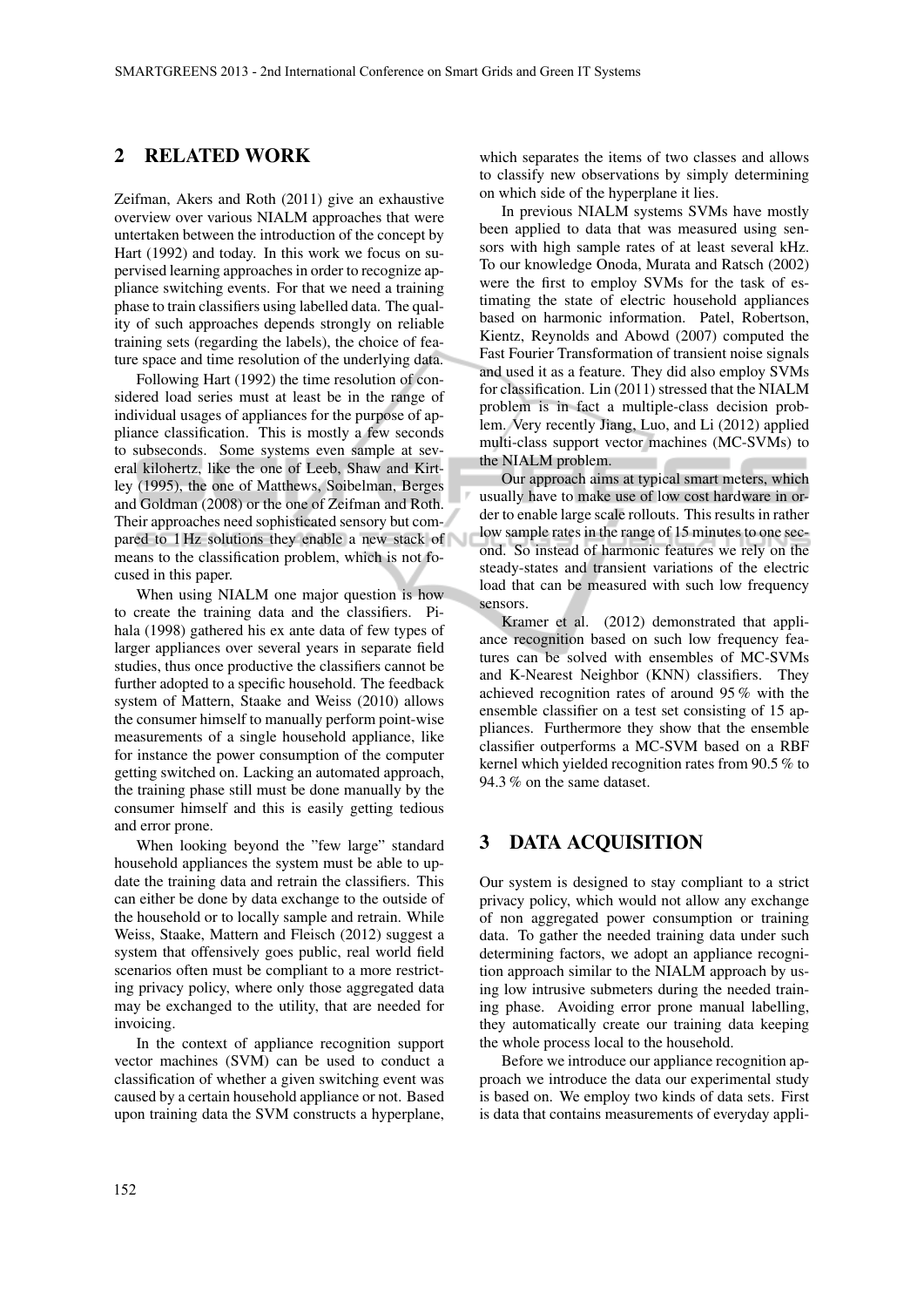ances which are turned on or off. We consider this our validation data. We use it to evaluate whether our appliance recognition algorithm performs well on realworld data. Second is data that was generated by our simulation approach. We use this data to implement and test our appliance recognition algorithm.

#### 3.1 Real-world Data

Submetering is one possible approach to create training sets on a per household basis. As the name suggests each appliance is connected to an additional power meter, which enables us to automatically decide whether the appliance is currently switched on or off. We implemented an algorithm which executes the following steps automatically:

- 1. detect switching events within the data of submeters and generate labels according to the appliance connected to the respective submeter
- 2. detect switching events within the smart meter data
- 3. match submeter events and smart meter events by timestamp
- 4. assign labels of submeter events to matching smart meter events

For details regarding our implementation or the performance of our matching algorithm please refer to (Klingenberg, 2010). The real-world data we use in this paper originated from such a submetering setup. During four weeks we employed the approach for monitoring a small group of six kitchen appliances. The smart meter we used has a resolution of approximately 17 Hz and a basic accuracy of 0.5% of full scale (300 V, 15 A).

# 3.2 Simulation of Household Appliances

In order to evaluate the results of our appliance recognition approach under various circumstances we employ a simulation approach. Therefore we implemented a household simulator which generates the total load profile of a model household as well as a load profile of every single simulated appliance. This is the same data which we acquire by employing the abovementioned submetering approach. In order to further improve the comparability of both approaches the simulator does also generate data at a resolution of 17 Hz.

The easiest way to create a simulation model of an appliance, that reproduces steady state transitions as well as the transient behaviour during switching events realistically, is to record load patterns during appliance operation. At simulation time the appliance

model steps through one, e.g. randomly chosen, pattern value by value.

As was stated by Hart (1992), Pihala (1998), Baranski (2006) and others the electric load is highly dependent on the fluctuating voltage signal. Electric admittances though are not influenced by the voltage signal in theory. Admittance values are therefore a better representation for our appliance patterns than active and reactive power values. We do therefore use recorded voltage signals  $U_{a,t}$  and current signals  $I_{a,t}$ of an appliance *a* to compute the admittance

$$
Y_{a,t} = \frac{I_{a,t}}{U_{a,t}}\tag{1}
$$

for each time step *t* of the signal and use it to compute the values of conductance  $G_{a,t}$  and susceptance  $B_{a,t}$ by applying the following relation :

$$
\underline{Y}_i = G_{a,t} + j \cdot B_{a,t} \tag{2}
$$
\n
$$
= Y_{a,t} \cdot (\cos \varphi - j \cdot \sin \varphi) \tag{3}
$$

which yields the calculation rules

$$
G_{a,t} = Y_{a,t} \cdot \cos \varphi \tag{4}
$$

 $B_{a,t} = -Y_{a,t} \cdot \sin \varphi$  (5) where  $\varphi = \varphi_u - \varphi_i$  denotes the phase angle between current and voltage signal. This way we prepared a pattern comprised of time series  $G_a$  and  $B_a$  for each appliance we want to include into our simulator.

For simulation purposes we employ a simplified electric single-phased model of households. We basically assume that all appliances are plugged together in a parallel connection. This enables us to compute the total admittance of the household:

$$
\underline{Y}_{tot} = \sum_{i=1}^{N} \underline{Y}_i
$$
\n(6)

At simulation time a predefined operation schedule specifies when appliances are switched on or off. The simulator does also generate a fluctuating voltage signal  $U_0$  which we use to calculate the total active power *P* and reactive power *Q* of the household and of each appliance according to the following formulas:

$$
\underline{I} = \underline{U} \cdot \underline{Y} \tag{7}
$$

$$
\underline{S} = \underline{U} \cdot \underline{I}^* \tag{8}
$$

$$
P = Re(\underline{S}) \tag{9}
$$

$$
Q = Im(\underline{S}) \qquad (10)
$$

# 4 OUR APPLIANCE RECOGNITION APPROACH

Our approach is divided into the following three main steps – here presented for the virtual household, for the real household we use smart meter and submeter.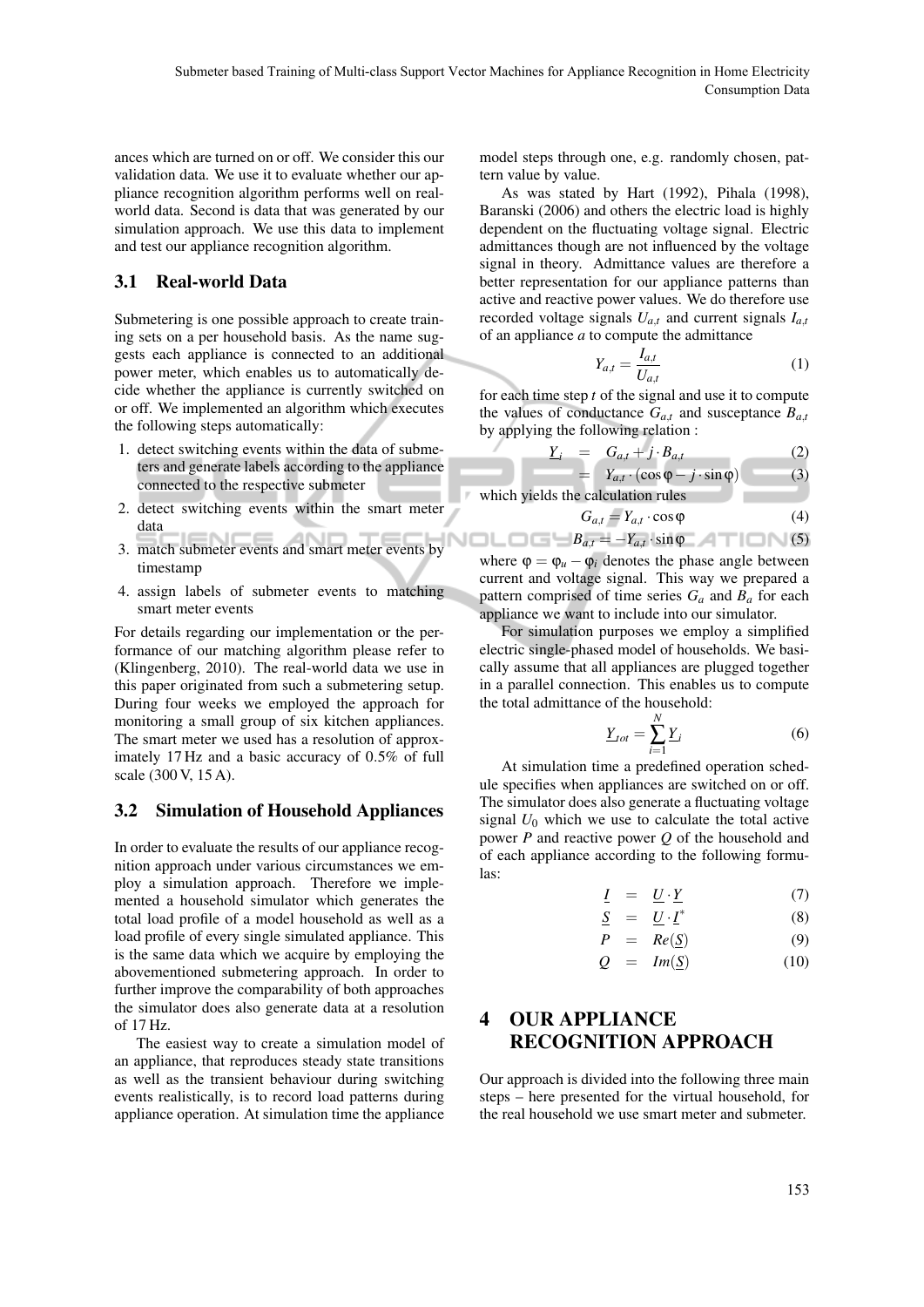- 1. Training of classifiers: We use the household simulator to generate labelled training data for a given set of appliances and train a MC-SVM.
- 2. Scenario classification: We use the household simulator to generate a new total load profile, consisting of the same set of appliances and use the MC-SVM to classify the detectable switching events.
- 3. Scenario evaluation: We compare the results of the classification process to the load profiles of the appliances and generate a summarizing statistic about matches and mismatches.

One main component of steps 1 and 2 is our event detection and feature extraction algorithm. Therefore we will start with a description of this algorithm before we describe the three main steps in the following sections.

#### 4.1 Event Detection & Feature Extraction

CIENC AND TECHN Our event detection algorithm is based on the active power signal and consists of the following six steps and an optional seventh step. The first step is a preprocessing operation according to the suggestion of (Hart, 1992) to only use normalized power values for appliance recognition. We therefore eliminate the influence of the fluctuating power signal by applying

$$
P_{\text{normalized}} = U_{\text{ref}}^2 \cdot G \tag{11}
$$

Where  $U_{\text{ref}}$  denominates the nominal value of the supply voltage and *G* is the electric conductance.

In the second step we compute the series of differences of this normalized power time series:

$$
\Delta P_t = P_t - P_{t-1} \tag{12}
$$

According to (Baranski, 2006) this representation is well suited for the detection of switching events because they do appear as peaks whereas steady-state segments of the load profile appear as values around zero.

In the third step we apply a *global* filter to the series of differences in order to remove most of the noise events from the signal. This global threshold is to be carefully chosen because if it is too high it suppresses events of some appliances. If it is chosen too low a significantly higher amount of noise events has to be handled during recognition phase.

In the fourth step continuous sections of positive or negative values within the series of differences are combined. This enables us to combine staircaseshaped event sequences to one single event. We found that most staircase-shaped events have a duration of

| Table 1: Overview of the features we use for classification. |
|--------------------------------------------------------------|
|--------------------------------------------------------------|

| <b>Feature</b>           | <b>Description</b>                |
|--------------------------|-----------------------------------|
| ΛP                       | Change in active power            |
| $\Delta Q$               | Change in reactive power          |
| $\Delta Z$               | Change in impedance               |
| $\Delta R$               | Change in resistance              |
| $\Delta X$               | Change in reactance               |
| $\Delta Y$               | Change in admittance              |
| $\Delta G$               | Change in conductance             |
| $\triangle$ <sup>R</sup> | Change in susceptance             |
| $P_{\text{Surge}}$       | Maximum active power of the surge |
| $t_{Surge}$              | Duration of the surge             |

less than one second. The maximal duration of a section is therefore limited to one second. It follows that events of different appliances need to be at least one second away from each other.

In the fifth step all events of a section are added up. We use the sum of the switching powers to represent the total power of the combined switching event.

The sixth step is only necessary for extracting accurate training data and is skipped during the classification of a scenario load profile. In this step an appliance specific filter is applied to separate noise events from events that represent a relevant state change. Noise events may occur during appliance operation. They often have a lower power draw than on and off events but they exceed the global filter threshold. Switching on power surges are treated as two events. One indicates the rising edge and the other one the falling edge of the surge. With an optional seventh step a surge event can be detected and combined to a single event.

Other electric features such as reactive power, admittance or resistance are extracted based upon the sections which where identified in step four and maybe further combined in step seven. The change of these features is computed by subtracting the value at the begin of a section from the value at the end of the section. Table 1 gives an overview of the features we use for classification.

#### 4.2 Training of Classifiers

Supervised machine learning algorithms like SVM need labelled training data. In order to generate labelled data of a given appliance we use submeters or our simulator to get load profiles containing switching events of only this appliance. Next we apply our event detection algorithm. The events of each appliance are divided into on and off events and labelled respectively. Noise events which do not represent state changes of appliances are also divided into events with ascending power change and events with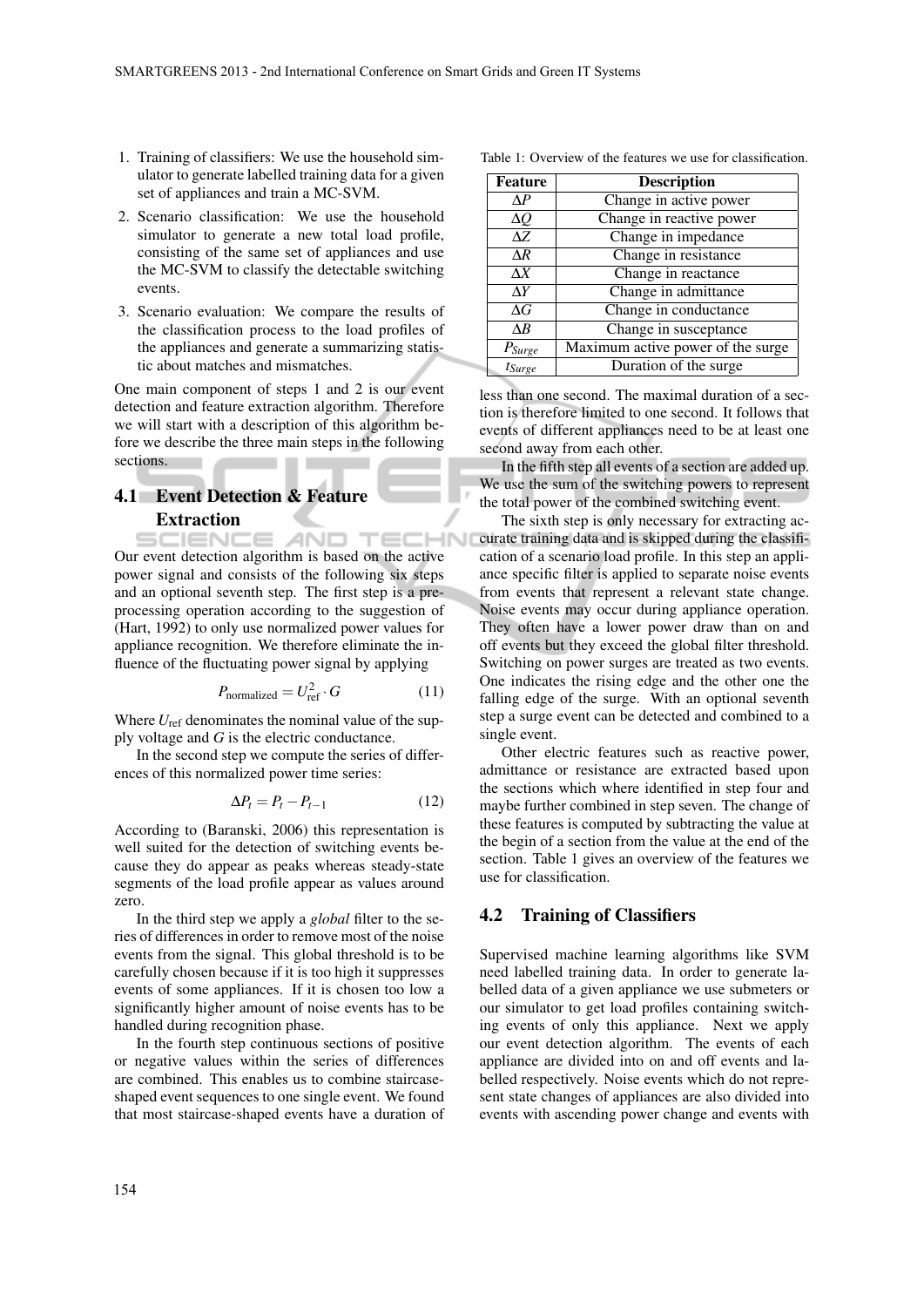descending power change. In total  $2n + 2$  (2 noise classes and 2*n* classes for all appliances) distinguishable labels are generated where  $n$  is the number of appliances considered.

# 4.3 Scenario Classification

First step of the classification is to run the event detection and feature extraction algorithm on the load profile to gain appropriate input data for the MC-SVM. In the second step every event is classified.

# 4.4 Scenario Evaluation

During this phase we evaluate how well the classifier performed during the aforementioned classification phase. To find the true class of an event we use the appliance load profiles which are also provided by the household simulator. The event detection and feature extraction algorithm is used to determine the switching events within these load profiles. Next we compare these events with those that were classified earlier. If timestamp and label are equal then the classification was correct. If the timestamp matches but the label does not then a misclassification occurred.

# 5 EXPERIMENTAL STUDIES

In the first part of this section we introduce three scenarios to test and to evaluate our system on. In the second part we present the results of each scenario. A full description of the scenarios and results can be found in (Mittelsdorf, 2012).

# 5.1 Scenarios

Scenario 1 - Feature Space. Here we analyze the influence of the feature selection on the appliance recognition rates. Out of the available 27 appliances of the household simulator we chose a subset of 18 appliances for the base scenario (1a). Two additional appliances are considered in two variants of the base scenario: a fridge (1b) and a washing machine (1c). The seven remaining appliances are either not representative because we could not capture enough data or the event detection does not work reliably for them.

The power draw of a stereo system for instance heavily depends on the current volume level and the song just played. (Baranski, 2006) counts the stereo system to continuously varying electric consumers which are much more demanding than simple steady state on-off-appliances with constant power draws. Another appliance which we do not consider is for example the 20 W desk lamp. Since a global 40 W filter led to the best results for the majority of appliances, switching events of smaller consumers are filtered out.

To create scenario 1a we simulated a load profile with a duration of 24 hours. All appliances were scheduled to switch on and off several times and overlap in their operating time. Altogether 1230 events were detected. Figure 1 shows that some of the appliances have a similar power draw. We presume that by using only the active power as feature misclassifications will occur. Our assumption is therefore that classification rates will improve by adding more features.

Scenario 2 - Sampling Rate. In order to investigate the influence of the sampling rate on appliance recognition we use the same scenario with a 17 Hz and a 1 Hz sampling rate. The latter one is created by downsampling the load profile of the 17 Hz scenario. The appliance set of this scenario consists of an incandescent lamp, a water kettle, a vacuum cleaner and a TV. The lamp has a low and the water kettle a high power draw. The TV and the vacuum cleaner show a power surge in their load profiles whereas the other two appliances do not. The set therefore covers appliances with different characteristics.

Scenario 3 - Real Data. In order to investigate the performance of our system applied to real world data we compare the classification results achieved on the real world data mentioned in section 3.1 to the results of simulated load profiles. The real world data we use was recorded by (Klingenberg, 2010) and consists five appliances: dishwasher, fridge, coffee maker, boiler and water kettle.

# 5.2 Results

Out of the confusion matrix various classification parameters can be calculated. We use the hit rate, false alarm rate, precision and ROC-Score. We extended the classical confusion matrix for two class problems to our multi-class classification approach. Figure 2 shows this for the switch-off class of the fridge. While the true positive rate TP is still a single value false negative FN, false positive FP and true negative rates TN now represent the summarized values of the accordingly row (FN), column (FP) or main diagonal (TN).

Scenario 1 - Feature Space. The results of scenario 1a are presented in Figure 3. It shows the four classification parameters for different features. The upper di-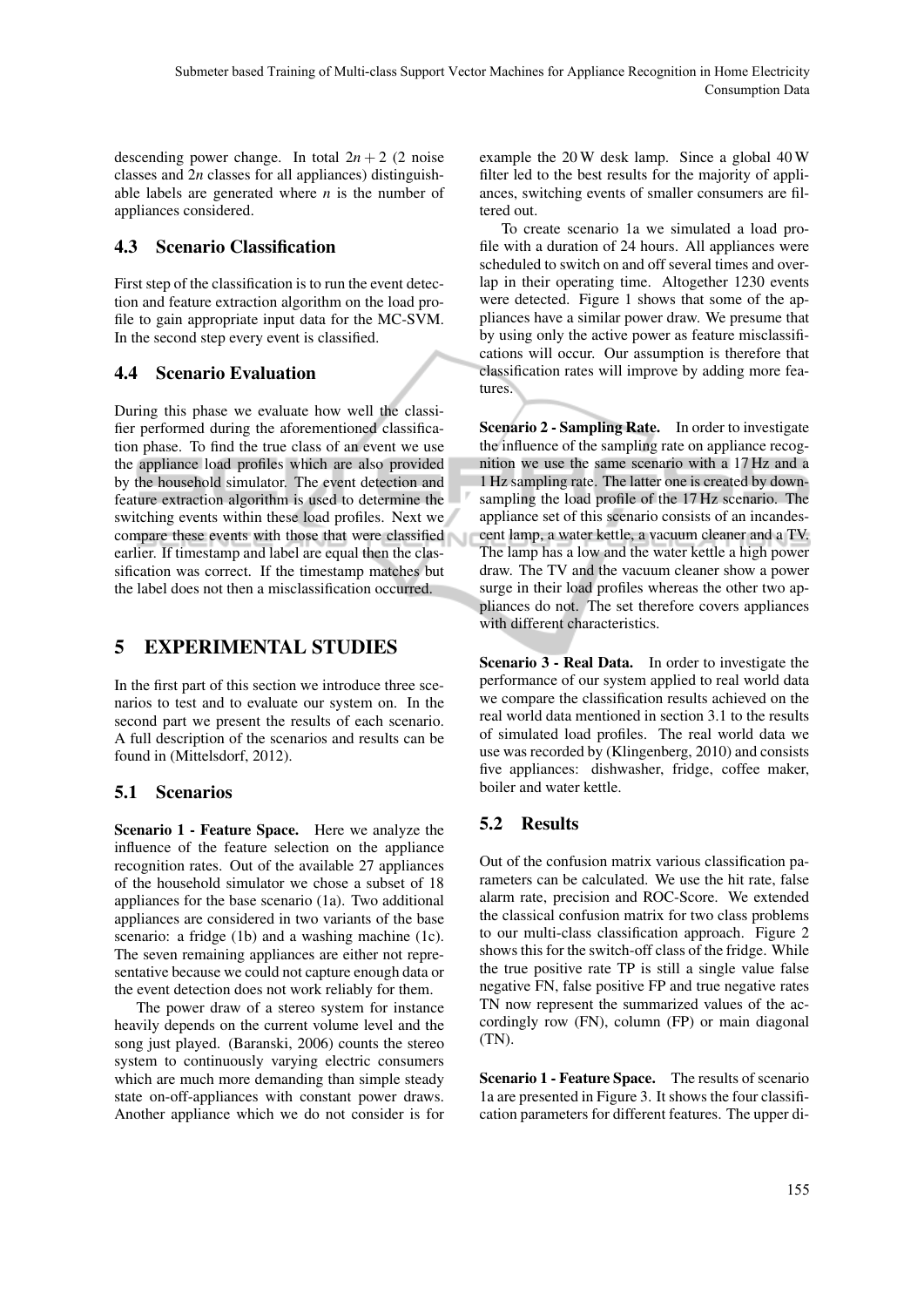

Figure 1: Distribution of switching power from the appliances of scenario 1. Areas of similar switching power of two or more appliances are highlighted red.

agram shows mean values whereas the lower diagram shows the worst achieved values for a single class. The best results were achieved by using the features  $(\Delta P)$  and  $(\Delta P, \Delta Z)$ . The mean hit rate for  $(\Delta P)$  was 96.25 % and for (∆*P*,∆*Z*) was 96.2 %. The worst hit rate for  $(\Delta P)$  was 70% as the lower diagram shows, which means that at least for one class only 70 % of the switching events were classified correctly. Most of the feature combinations used in scenario 1 have satisfying mean results as the upper diagram in Figure 3 shows, but for some combinations worse results were achieved for a single class. The minimal hit rate with the features (∆*P*,∆*Q*,∆*Y*) was 0 % which means switching events of one class haven't been classified correctly at all. Therefore this combination is not suitable for our appliance recognition system. Other unsuitable features are  $(\Delta Q)$ ,  $(\Delta B)$  and  $(\Delta X)$  which have a mean hit rate of less than  $25\%$ .

In scenario 1b we added a fridge and in scenario 1c we added a washing machine as additional appliances to the base scenario. The mean hit rate for scenario 1b was 93% and for scenario 1c only 85.94%. The worse results of scenario 1c can be explained by the high number of switching events that occur during washing machine operation and their different switching powers. The majority of the washing machine switching events have a switching power in the range of  $40 \,\mathrm{W}$  to  $400 \,\mathrm{W}$  and  $-40 \,\mathrm{W}$  to  $-400 \,\mathrm{W}$ . Eight out of



Figure 2: Confusion matrix of multi-class classification.

the 18 appliances show also switching powers in this range, so it is more likely that events of those appliances are classified as washing machine and vice versa washing machine events are classified as events of those appliances. **UBLICATIONS** 

Scenario 2 - Sampling Rate. Let us look at the accuracy of the event detection at both sampling rates. In case of the 17 Hz sampling rate the event detection works precisely and detects all events of the four appliances we use in this scenario. Applied to the 1 Hz data, the event detection misses 11 out of 151 events.



Figure 3: Classification results for different features of scenario 1a in percentage. Mean results of all classes on the top and worst results of a single class on the bottom.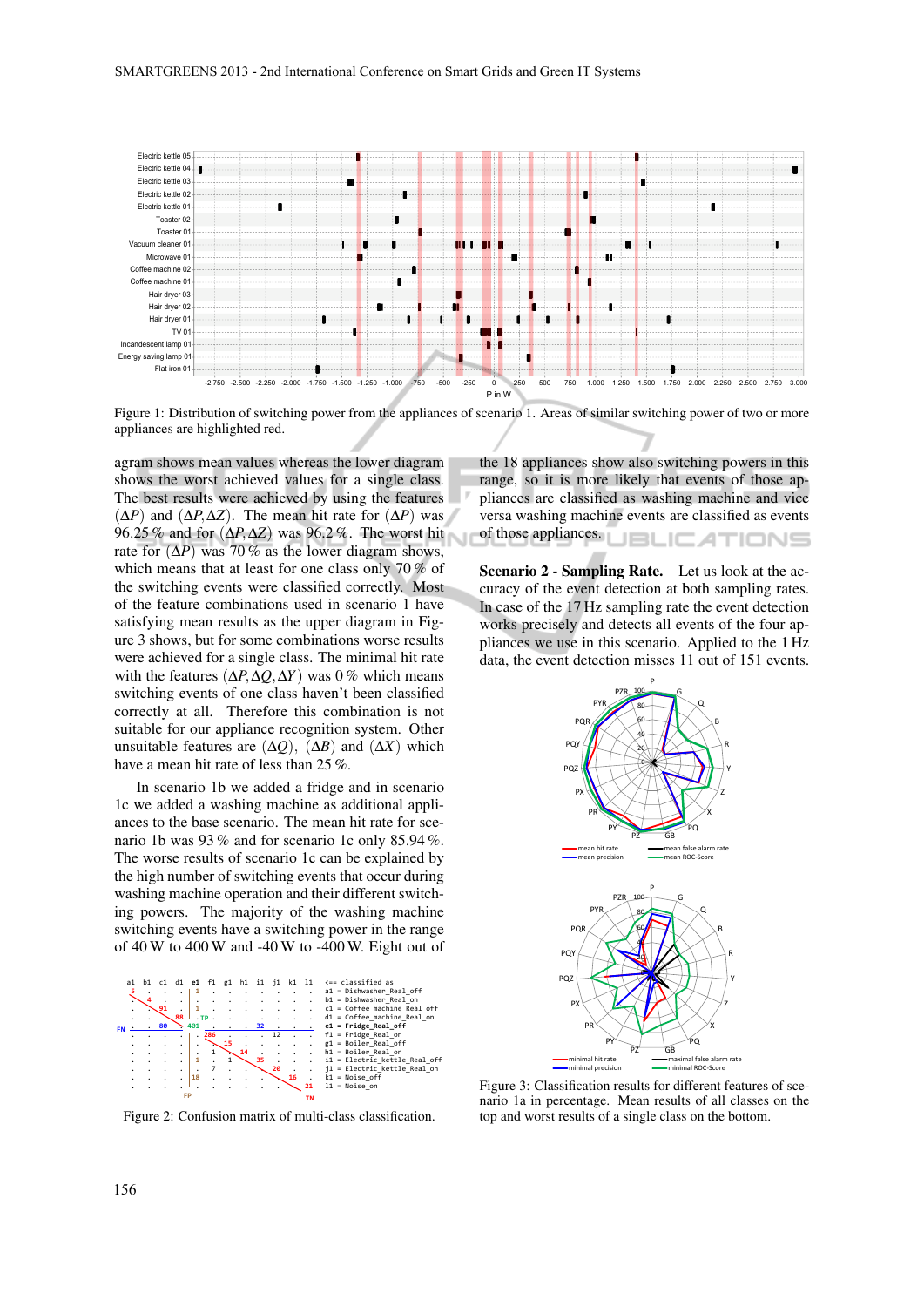

Figure 4: Classification results for different features of scenario 3. Mean results of all classes on the top and worst results of a single class on the bottom.

This leads to an accuracy of 92.72 %. If the noise events are also considered then only 87 % of the 17 Hz events were detected in the 1 Hz data.

The quality of the classification results also depends heavily on the sampling rate. On the 17 Hz data we could achieve an average hit rate of 90.62 %. The hit rate achieved on the 1 Hz data was significantly worse and amounted to 74.64 %.

The lower accuracy of both event detection and classification combines to dramatically lower accuracy of the whole appliance recognition system.

Scenario 3 - Real World Data. The best result was achieved with the features (∆*P*,*PSurge*) with a mean hit rate of 96.8 %. Also the features  $(\Delta P)$  and  $(\Delta P, \Delta Z)$ led to good classification results as Figure 4 shows. The evaluation of the real world scenario shows similar results as for the simulated data. From this we conclude that our simulator is suitable to generate data close enough to reality.

# 6 DISCUSSION

In this work we demonstrated how an appliance recognition system can be set up by the use of submetering data. We presented the concept of our household simulator which allows us to design and generate load profiles of a model household and of single appliances for testing purposes. We also presented our appliance recognition algorithm which was tested on such simulated data and on a real world dataset.

We investigated which choice of features leads to the best results in appliance recognition using MC-SVMs. Therefore we performed a feature study on simulated and on a real world scenarios. In both cases most scenarios have shown satisfying recognition results, if the change of active power ∆*P* is among the considered features. Also the feature combinations (∆*P*) or (∆*P*,∆*Z*) which perform best on simulated data did perform very well on the real world data. These results indicate that our simulator is a reasonable model of real households. A more systematic approach to validate our household simulator might be to recreate a real world scenario using simulation models of the exact same appliances that were used in reality. The two resulting load profiles could be compared by calculating the residual sum of least squares, which should ideally have the value zero.

Most appliance recognition systems rely on data with a resolution of several kHz or on data with a resolution of 1 Hz. We investigated how the recognition rates behave if slightly higher resolutions than 1 Hz, such as 17 Hz, are used. Based on the findings from our scenario appliance recognition systems at 17 Hz do significantly outperform systems at 1 Hz. The reason is that the 1 Hz system drops more events during event detection and in addition it recognizes only about 75 % correctly during event classification.

On the real world data we were able to achieve a recognition rate of 96.8 % with the feature combination  $(\Delta P, P_{\text{Surge}})$ . (Kramer et al., 2012) used the same sensor as we did and achieved recognition rates of up to 95 % with ensemble classifiers created from SVM and KNN classifiers. They found recognition rates ranging from 90.5 % to 94.3 % using a MC-SVM based on an RBF kernel. On the first glance our algortihm performs better, but it should be mentioned that our real world data consists of five individual appliances whereas the data investigated by (Kramer et al., 2012) consists of 15 individual appliances. So the complexity of their classification problem is higher. On the other hand the data investigated by (Kramer et al., 2012) consists of hand-picked, manually labelled patterns and is balanced whereas our dataset was automatically detected whithin data